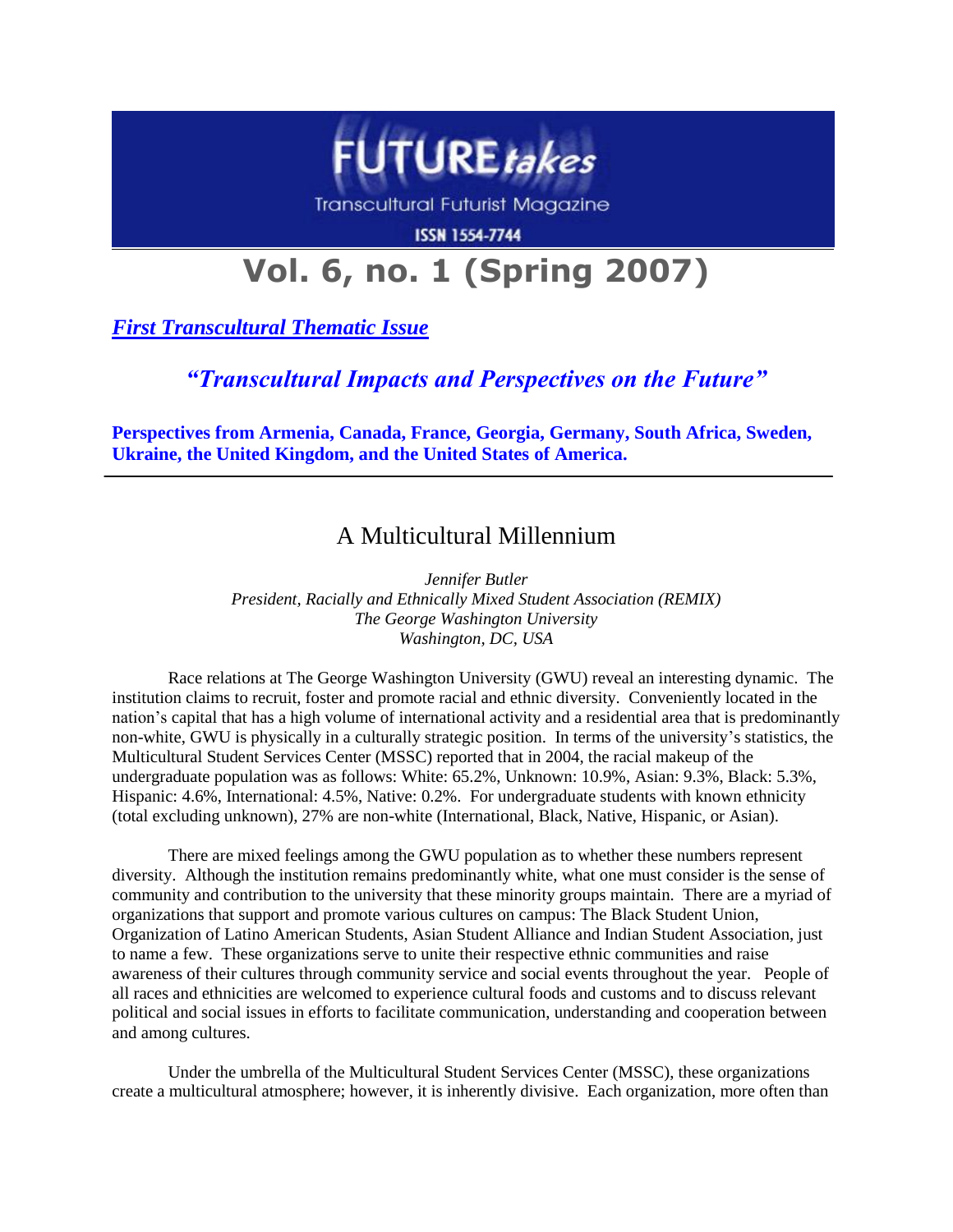not, acts exclusively within their own racial group, rarely working with other organizations. At the same time, there is another population that belongs to the multicultural community: those who are of mixed race backgrounds. Many of these students who identify themselves as such do not feel comfortable in racially monotonous settings, as their cultural pride is more ambiguous. A liaison organization was clearly needed, not only to bridge the gap between and among the cultural organizations at GWU, but also to accommodate those students who physically embody the result of racial harmony. The traditions of a dichotomous society fail to fulfill the needs of the entire population; in an environment that claims multiculturalism, GWU lent itself as an appropriate arena for a new organization to support this category of people.

### **ENTER REMIX**

Two biracial GWU students acknowledged this large and unrepresented group of students and with that, co-founded the Racially and Ethnically Mixed Student Association (REMIX). The George Washington University was the twelfth school in the United States to sponsor a multiracial student group such as REMIX on campus. Although a progressive and seemingly simple solution to the "please check one" mentality, it is difficult to unite a group of students with so much diversity. However, as individuals share experiences, trade ideas and discuss issues, it becomes clear that we are united, not despite our differences, but because of them. Being multiracial in America renders a unique experience contingent upon the individual and one's environment. The stereotypical identity crisis does not necessarily arise from internal confusion about one's own heritage, but because of others' fixation and need for a neat cultural classification. Therefore, society is prone to not only ask these individuals to identify with one race and not the other but also tell these individuals that they *are* one race and not the other.

REMIX is a community dedicated to those individuals who live as a bridge between two worlds that they are not allowed to enter. It is a common ground for those who are asked, "What are you?" before asked, "What is your name?" REMIX is a place, one of few, where multiracial students can learn about themselves from each other. It is also a place to learn about the real dangers and real struggles that they face. The official REMIX mission is to build a community for multi-ethnic students at GWU; to provide a forum for multi-ethnic students to voice concerns or raise questions; and to promote awareness of the unique societal position of multi-ethnic individuals.

Individuals of mixed racial and ethnic heritage have distinctive advantages, but they also experience particular challenges. Those who are socialized as multiracial frequently have an enhanced sense of self and of identity, and greater appreciation of minority group cultures as well as inter-group tolerance. At the same time, the development of such a positive, composite identity is difficult. Characteristics are contingent upon various societal pressures; socialization within the family, among friends, romantic interests and personal feelings regarding identity choices. Although this is one of the fastest growing ethnic minorities all over the nation, these pressures result in mixed race individuals as having some of the highest suicide rates and the highest rates of being physically and sexually abused. Prior restrictions of indicating only one race forced the denial of people's true heritage. Failure to recognize one's racial mixing is also a health concern, as the cure to diseases such as leukemia and other bone marrow ailments rely on donors with specific ethnicities. Seemingly minor identity issues give way far greater concerns of the multiracial population. If the group as a whole decides to remain silent, these problems will only get worse. REMIX is, above all, a voice for a group that has been ignored for too long.

The lack of acceptance and understanding has led to an absence of identity and culture among multiethnic individuals, only to be cured by the creation of a community. All GWU students – mixed and otherwise – are encouraged to be involved and to help overall awareness of this underrepresented, yet substantial, populace. REMIX looks to achieve these goals by having monthly general body meetings and information sessions; hosting a variety of events; spreading the word through listservs and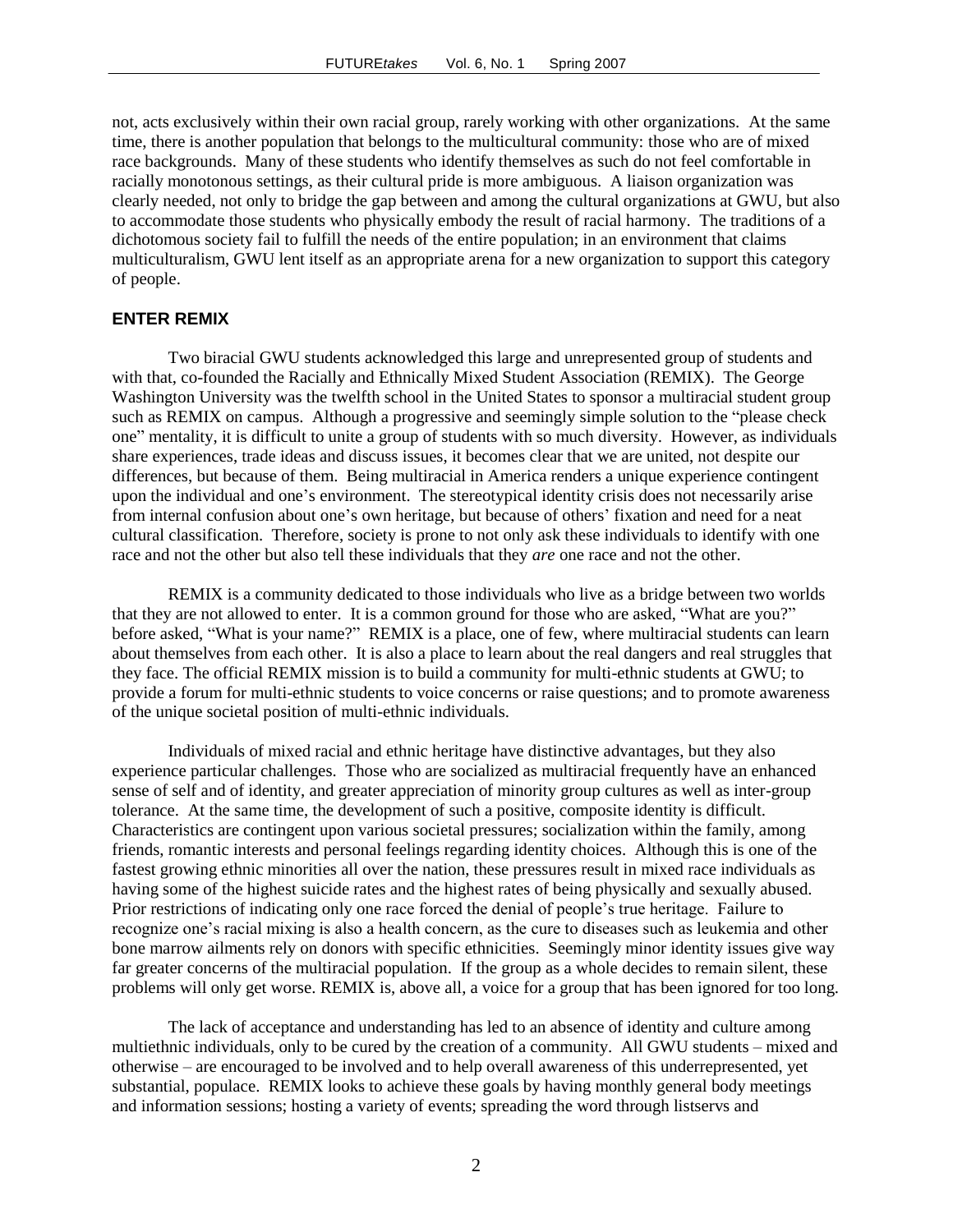advertising; serving as a cultural liaison between and among all cultural student organizations; and creating a social support group. Celebrating multiracial pride is not necessarily a universal or uniform salute due to the variety of mixes and the atmosphere in which they have grown. Some individuals succumb to the convenience factor of being a social chameleon, conforming with respect to the majority of one's environment; others maintain both (or all) cultural values they have inherited and celebrate the fact that they can equally trump all aspects that make them distinct from other minorities.

### **THE NEW MULTIRACIAL IDENTITY**

The largest barrier that REMIX has encountered is the difficulty in defining membership and helping those who do not yet feel comfortable identifying themselves as multiracial to be involved. Other cultural organizations such as the Black Student Union and the Chinese American Student Association have obvious membership: those are Black and Chinese, respectively, are automatically and obviously welcome members to the group. To be racially and/or ethnically mixed, however, includes so many different combinations and identities that it is difficult to accommodate for all the diversity and to create a sense of unity.

In efforts to deal with this obstacle, continuous effort and support is encouraged and solicited through co-sponsorships and active participation from the other student groups at GWU. REMIX serves not only to create a multicultural community but also to promote awareness of such mixed individuals. Therefore, membership is open to everyone and anyone who is interested in this population and its unique societal position. Additionally, to make students aware that they can have dual or multiple membership of any organization they wish alleviates the decision to choose between groups.

Because of the organization's constant promotion, mixed race is being increasingly recognized as a new and accepted racial category, evident through the production of more multicultural events on campus, more invitations to REMIX from other cultural orgs and an increased membership of the group. There is certainly more progress to be made, but what has been done is quite substantial. With the newly elected DC mayor, Adrian Fenty, and a high-profile 2008 U.S. Presidential candidate, Barak Obama – both of whom are biracial – REMIX intends to draw attention to multiracial public figures and provide inspiration to students of similar backgrounds.

It is important to consider the image of multiracial individuals who are highly publicized and how they portray themselves compared to how they are portrayed by society. For example, Halle Berry was the first African-American actress to receive an Academy Award only five short years ago. Berry's mother is, in fact, Caucasian; however, she is still, and most likely always will be, referred to as black. On the other hand, Tiger Woods – the multiracial poster child – has continued to correct society's stubbornness to stamp him with a convenient label. Eager, and sometimes selectively ignorant, claims to his identity as simply African-American are rebuffed as he asserts his "Caublinasian" background – and rightly so. Embracing or rejecting certain labels appears to test one's allegiance to the minority community, as names were inherently created to divide and separate individuals. Regardless, with acknowledging only a single aspect of one's essence, the other is essentially erased. However, the future of racial classification lies in the extension of social boundaries and the denial of simply being a token representation at the convenience of others.

#### **A NATIONAL DEMOGRAPHIC SHIFT**

Mixed heritage people and families are not a novel phenomenon in the U.S. As early as 1641 there were laws that prohibited sex or marriage between races in the American colonies, laws that were upheld for over three centuries. The U.S. Supreme Court case *Loving v. Virginia* (1967) finally struck down all laws banning miscegenation. The first time that Americans were officially able to record their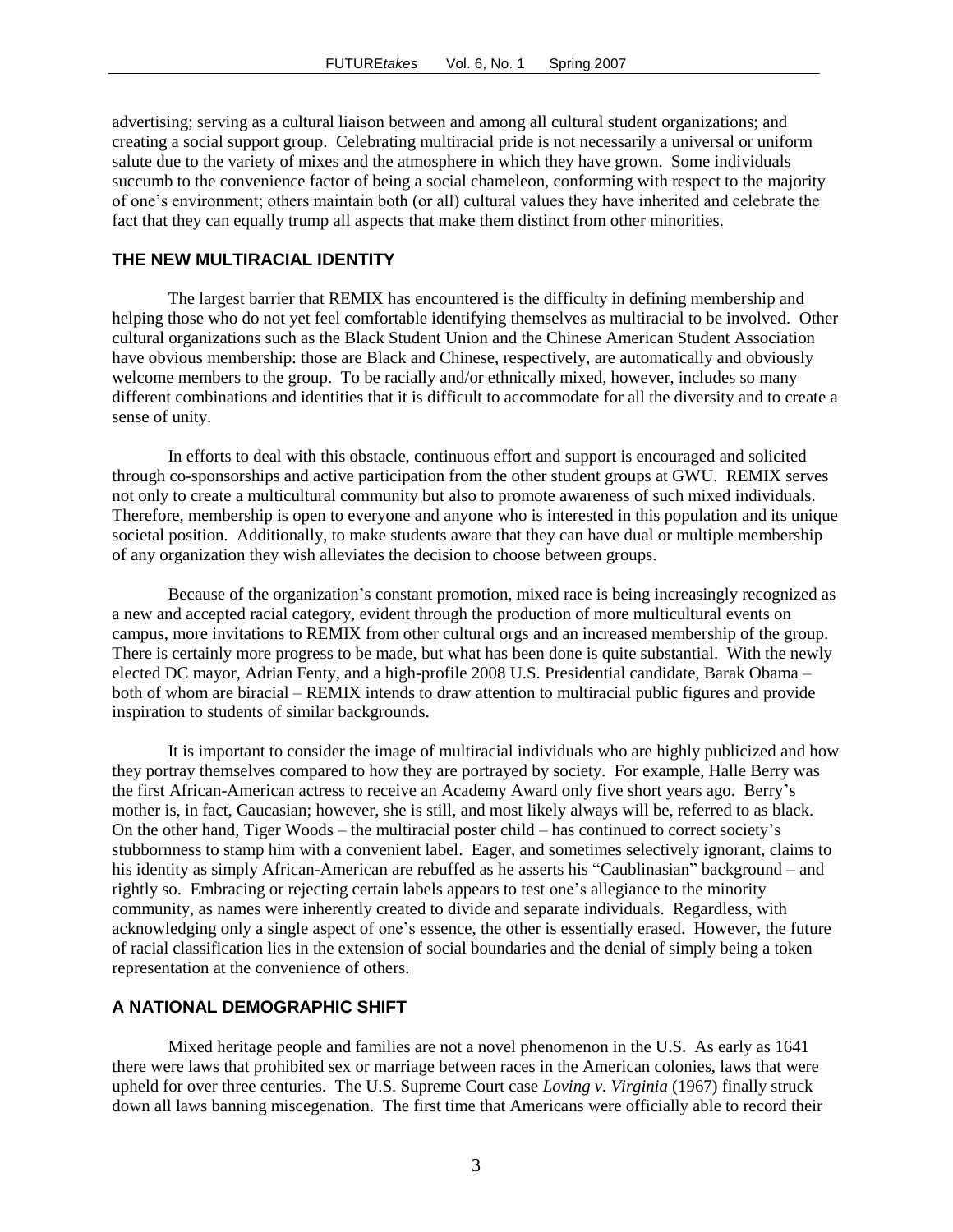true mixed heritage was through the option of checking multiple boxes on Census 2000. About seven million people took advantage of this new classification, furnishing a more accurate reflection of the national demographic. One in every forty Americans was registered as belonging to two or more racial groups; sociologists predict that this ratio could soar to one in five Americans by the year 2025. And yet, despite this national mixed race baby boom, few people are aware of the unique needs of this rapidly growing community.

Being able to choose a combination of up to six different categories of races, including "Other," on the census indicates that people can now officially recognize the mixing of racial backgrounds in American society. With a continued increase in immigration and interracial marriage, the multiracial population is moving America far beyond the black and white dichotomy. Racial divisions may be weakening, but they are not irrelevant. New color lines may be emerging – the old black-white divide is being replaced with a new black- non-black sentiment. Yet and still, the lines are becoming harder to draw; the future of ethnicity as the source of identity will be based on the diversity of individuals as opposed to the diversity of groups.

It is necessary to acknowledge that those two students who were able to channel their discomfort with the current social situation at their school created a pioneering organization. There are too many individuals who are silently being suppressed by racial pressures who are just looking for a means for change. It is crucial to maintain a peer support group among minorities to make sure that their unique perspectives and identity are not lost to societal pressure and assimilation. Part of the growth of this population is from a newfound willingness to report their multicultural backgrounds, which is a radical step considering the country's historical context and the existence of the "one-drop rule." There are major improvements needed in the individual and in the home; but through positive representations in the media, work place and school environment, the more personal problems will be less severe. In America, we are usually taught that change comes from within, but that does not mean anything if one does not have money or even the possibility of a successful career. Point being: socioeconomics also play a huge role in implementing certain programs and acquiring support. It is important to see how minorities view mixed people as well. Some civil rights groups did not advocate for more than one box on the census form due to concerns about potential loss in their memberships, reducing the effectiveness of programs aimed at helping minorities. Either way, it is a new perspective and a name that might draw people in.

Mixed race individuals are neither new nor unique of The George Washington University or Washington, DC. There is a need for national recognition in the United States and for the acknowledgment and representation of multiracial heritage. An increasingly diverse composition reflects a clear and perpetual blending of races and shifting of color lines. The actions that the multicultural community takes today are pivotal because we are the physical embodiment of racial harmony. We are the microcosm of the future.

### *POINTS FOR THE CLASSROOM (send comments to [forum@futuretakes.org\)](mailto:forum@futuretakes.org):*

- o *Butler foresees that "the future of ethnicity as a source of identity will be based on the diversity of individuals as opposed to the diversity of groups." Do you agree, and if so, what are the implications?*
- o *What is the future of mixed race recognition and racial categorization? Will multi-ethnicity itself be a new source of identity – especially in this era of rapid change that motivates some people to cling to their "tribe" (ethnic group) for a sense of identity and stability?*